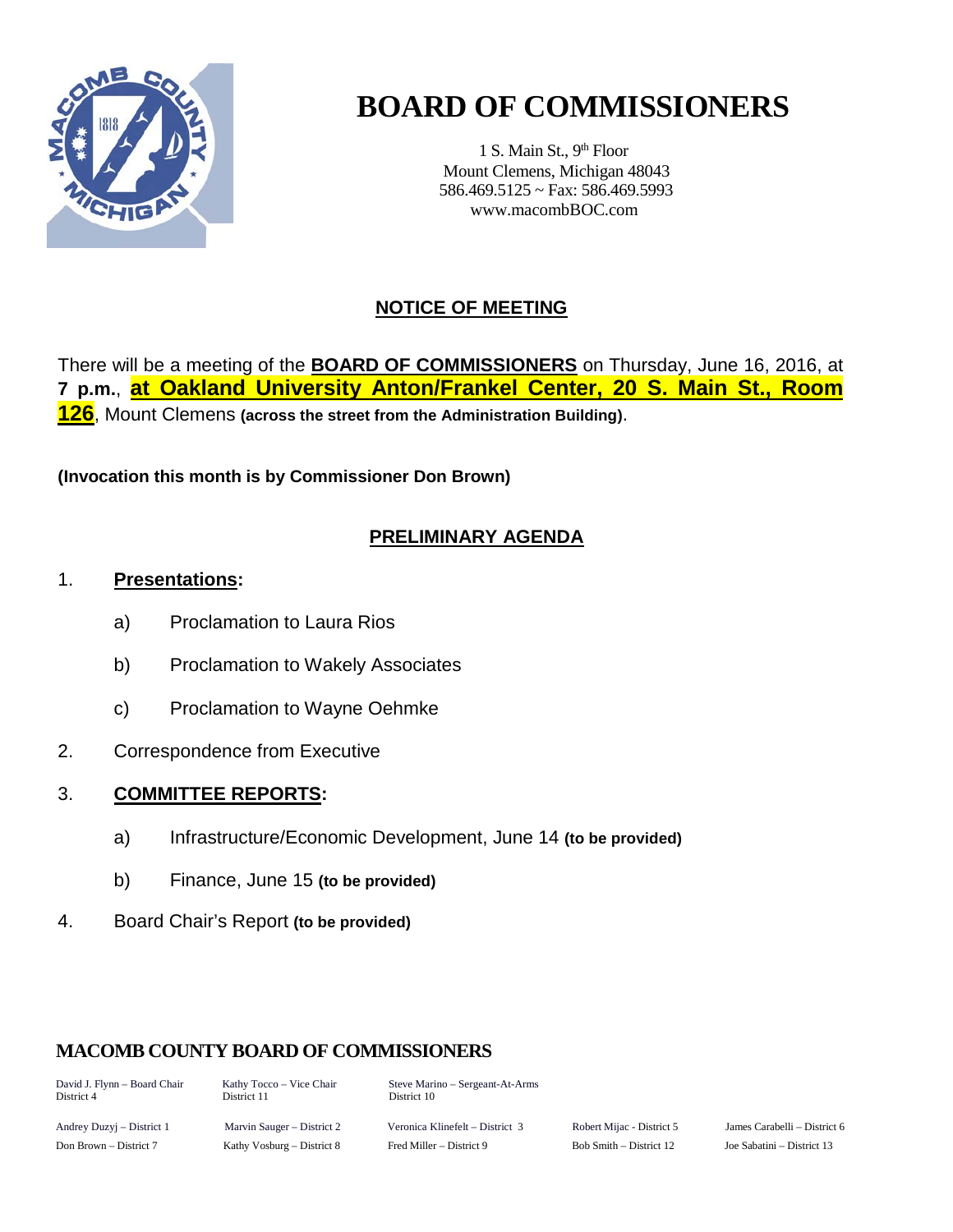## **BOARD OF COMMISSIONERS PRELIMINARY AGENDA JUNE 9, 2016 PAGE 2**

- 5. Presentation on Martha T. Berry 2015 Q4 and 2016 Q1 Quarterly Reports **(attached)** and Five-Year Capital Improvement Plan/Kevin Evans, MTB MCF Interim Administrator **(page 1)**
- 6. Approve Martha T. Berry Five-Year Capital Improvement Plan for 2016-2020 **(page 5) (attached)**
- 7. Mid-Year Update on Capital Improvement Plan/Steve Smigiel, Finance Director and Mark Deldin, Deputy Executive

Coince Beland

**Corinne Bedard Committee Reporter**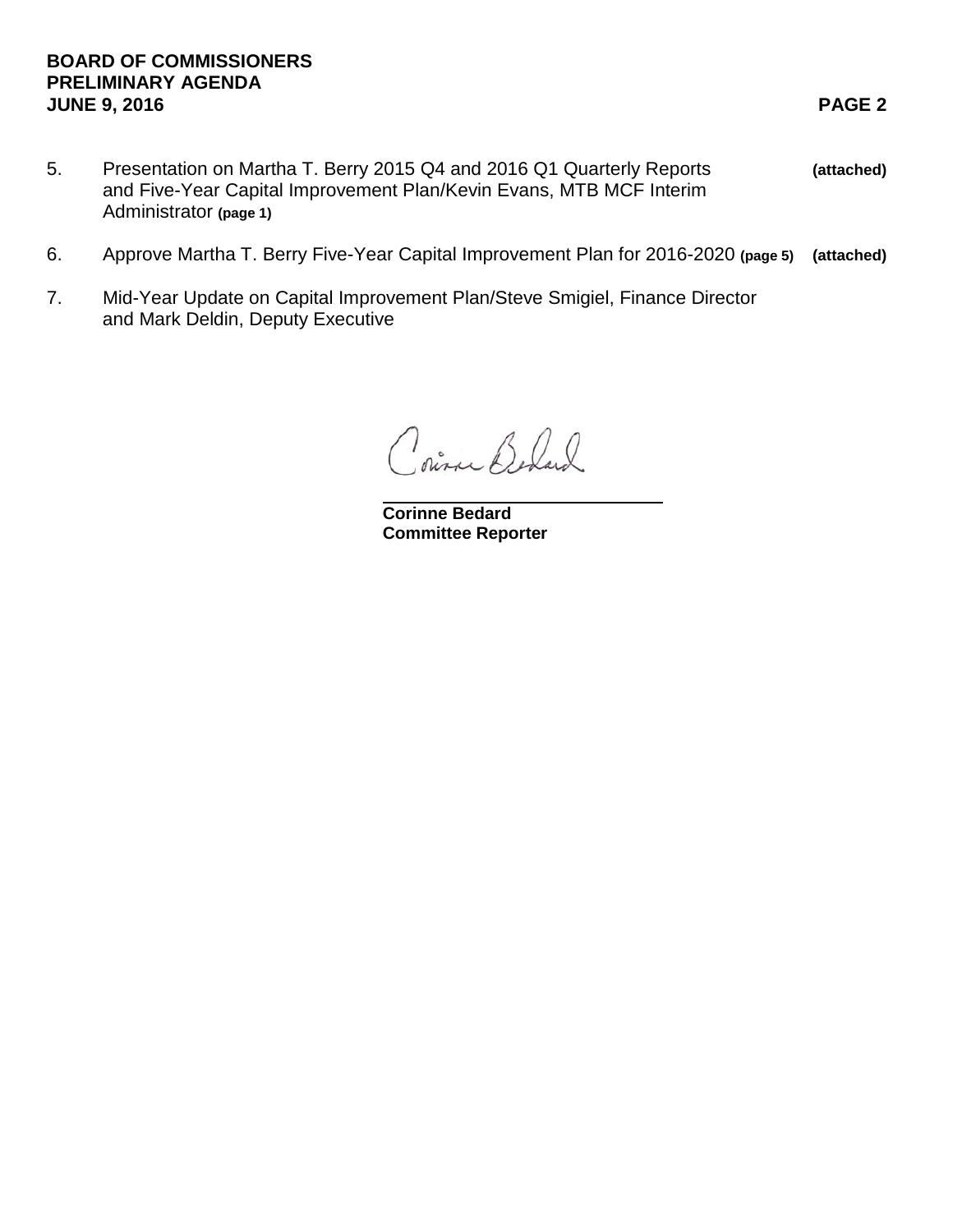1

**Since 1950** 



43533 Elizabeth Road | Mount Clemens, Michigan 48043 Phone: 586-469-5265 | www.marthatberry.org

**Governing Board Roger Facione Penny Hader Janice Nearon** 

**Interim Director Kevin Evans** 

Thursday, April 28, 2016

To: Macomb County Office of the County Executive

From: Martha T. Berry MCF, Kevin Evans, Interim Director

Subject: 2015 FYE Financial Explanation of Costs Outside of Expectation

An audit of Martha T. Berry's 2015 financials is currently being conducted by the accounting firm of Abraham & Gaffney. Though the audit is not yet complete, the initial findings and adjustments by the auditor presents a loss of \$988,515.

Embedded in this loss are several expenses of note that were unexpected but necessary costs. Transition costs of moving infrastructure from the County to the facility totaled \$505,849. The County Powerhouse project and damage caused by contractors working on the power totaled (conservatively) \$52,004. The auditors also use a different method of calculating Charitable Debt Allowance, which increased this allowance by \$174,405. These three cost areas contributed \$732,258 toward the year-end results

Additionally, the facility invested an unbudgeted \$79,264 in attorney's fees to successfully win a Medicaid Cost Appeal lawsuit. The benefits of this victory will not be realized until later in 2016; as such, there is no offset is in the 2015 financials for this expense.

Combined, the above expenses contributed \$811,522 to the 2015 loss. The remainder of the loss is due to a combination of factors including less revenue than expected, a State of Michigan Plan of Correction requiring repairs and improvements to the building, and other minor expenses.

Feel free to call me if you would like more information on any of the above, or need further explanation.

Sincerely,

 $K_0: (1)$ , Erans

Kevin W. Evans, NHA, CEA Interim Director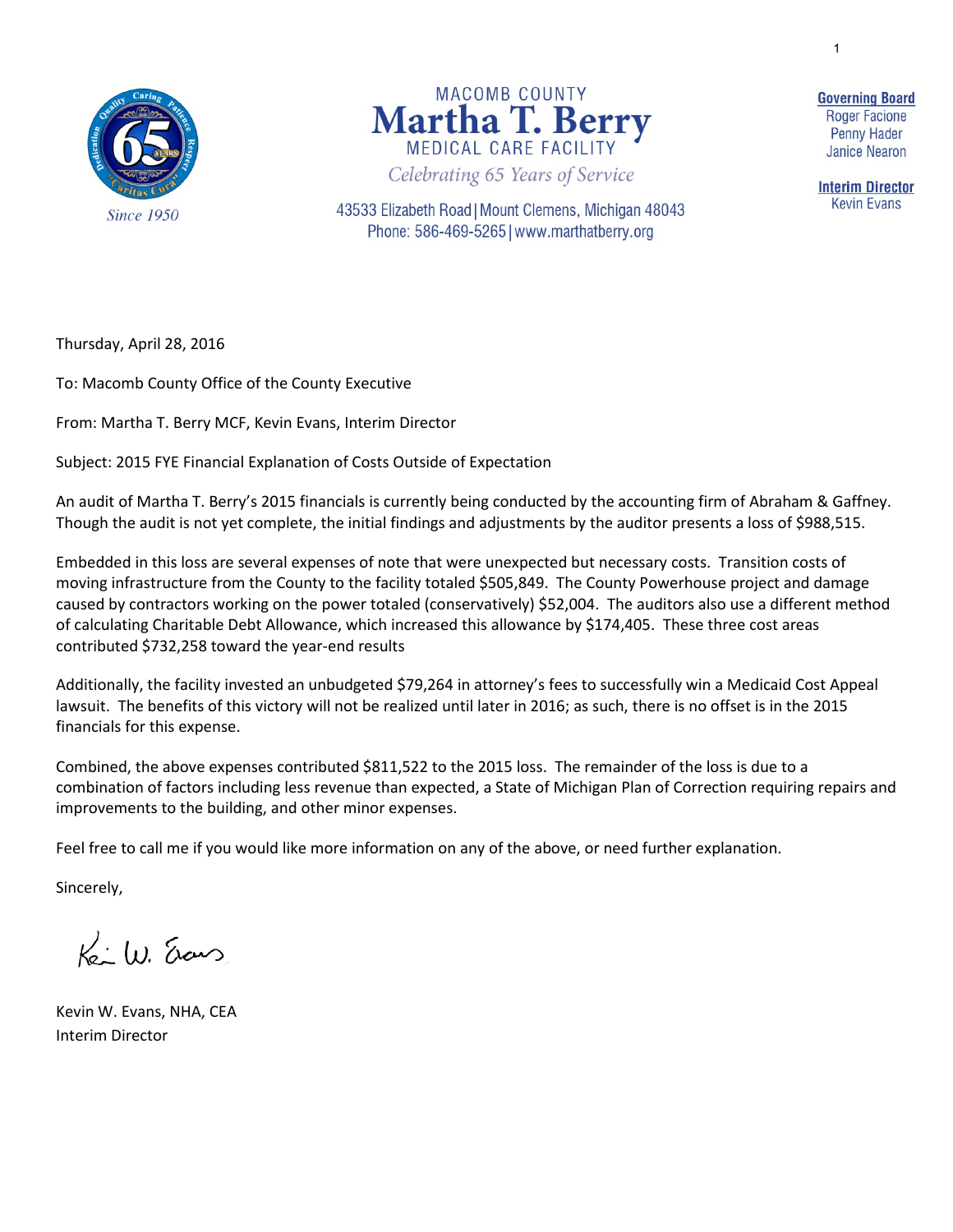#### Martha T. Berry Quarterly Revenue and Expenditure Report Qtr 4 - 2015

| <b>Description</b>          | 2015<br><b>Adopted Budget</b> | 2015 Amended<br><b>Budget</b> | Otr 4 - 2015<br><b>QTD Actual</b> | <b>Prior Year</b><br><b>QTD Actual</b> | <b>YTD Actual</b> | <b>Prior Year</b><br><b>YTD Actual</b> | Variance $(+/-)$ | % Realized |
|-----------------------------|-------------------------------|-------------------------------|-----------------------------------|----------------------------------------|-------------------|----------------------------------------|------------------|------------|
| <b>Revenues:</b>            |                               |                               |                                   |                                        |                   |                                        |                  |            |
| <b>Charges for Services</b> | 23.181.220.00 \$              | 23.181.220.00                 | 5,447,285.32 \$                   | 5.899.598.00 \$                        | 22,756,339.32     | 23.296.180.00                          | (424, 880.68)    | 98%        |
| Reimbursements              | 165,000,00 \$                 | 165.000.00                    | $(192,780.33)$ \$                 | 80,383.00 \$                           | 333,165.67        | 238.571.00                             | 168,165.67       | 202%       |
| Other Revenue               | 5,000                         | 5,000                         | 15,723                            | 50.894                                 | 40,716            | 83,603                                 | 35.716.17        | 814%       |
| <b>Total Revenues</b>       | 23,351,220                    | 23,351,220                    | 5,270,228                         | 6,030,875                              | 23,130,221        | 23,618,354                             | (220, 999)       | 99%        |

|                                       | 2015                  | 2015 Amended  | Otr 4 - 2015      | <b>Prior Year</b> |                   | <b>Prior Year</b> |                |            |
|---------------------------------------|-----------------------|---------------|-------------------|-------------------|-------------------|-------------------|----------------|------------|
| <b>Description</b>                    | <b>Adopted Budget</b> | <b>Budget</b> | <b>QTD Actual</b> | <b>QTD Actual</b> | <b>YTD Actual</b> | <b>YTD Actual</b> | Variance (+/-) | % Utilized |
| <b>Expenditures:</b>                  |                       |               |                   |                   |                   |                   |                |            |
| <b>Full Time Wages</b>                | 6,787,847             | 7,179,371     | 1,701,530         | 1,607,609         | 5,816,538         | 5,886,630         | 1,362,833      | 81%        |
| Part Time Wages                       | 1,461,125             | 1,461,125     | 721,880           | 519,485           | 2,887,518         | 2,243,165         | (1,426,393)    | 198%       |
| <b>Overtime Wages</b>                 | 1,049,000             | 1,049,000     | 382,726           | 356,652           | 1,446,116         | 1,454,830         | (397, 116)     | 138%       |
| FICA/Medicare                         | 711,295               | 711,295       | 199,947           | 188,451           | 753,018           | 727,367           | (41, 723)      | 106%       |
| Pension/Retiree Health Care           | 2,556,937             | 2,556,937     | 1,304,736         | 517,332           | 1,674,000         | 2,060,268         | 882,937        | 65%        |
| Employee Health/Dental/Life Insurance | 2,092,154             | 2,092,154     | 379,470           | 408,633           | 2,097,359         | 1,681,214         | (5,205)        | 100%       |
| Workers Comp/Unemployment/Other       | 341,235               | 341,235       | 93,775            | 108,547           | 221,803           | 322,005           | 119,432        | 65%        |
| Supplies & Services                   | 4,790,785             | 4,306,785     | 1,547,299         | 2,409,221         | 5,142,590         | 5,095,913         | (835, 805)     | 119%       |
| Conferences & Training                |                       |               | 4,501             | 1,524             | 15,016            | 5,220             | (15,016)       | 0%         |
| Utilities                             | 420,000               | 468,000       | 126,768           | 84,870            | 397,829           | 428,678           | 70,171         | 85%        |
| Repairs & Maintenance                 |                       |               | 56,056            | 4,350             | 115,552           | 28,985            | (115, 552)     | 0%         |
| <b>Vehicle Operations</b>             | 3,600                 | 3,600         | 1,361             | $\Omega$          | 2,961             |                   | 639            | 82%        |
| <b>Contract Services</b>              | 2,145,656             | 2,581,718     | 1,035,472         | 788,524           | 3,439,464         | 2,423,080         | (857, 746)     | 133%       |
| <b>Internal Services</b>              | 791,586               |               |                   |                   |                   |                   | $\Omega$       | 0%         |
| Capital Outlay                        | 200,000               | 600,000       | 119,110           | 69,663            | 108,973           | 209,106           | 491,027        | 18%        |
| <b>Total Expenditures</b>             | 23,351,220            | 23,351,220    | 7,674,630         | 7,064,861         | 24,118,736        | 22,566,461        | (767, 516)     | 103%       |

| <b>Costs Referenced in Attached Letter</b> |         |  |  |  |  |  |  |  |
|--------------------------------------------|---------|--|--|--|--|--|--|--|
| <b>Transition from County Services</b>     | 505,849 |  |  |  |  |  |  |  |
| <b>County Power Plant Costs</b>            | 52,004  |  |  |  |  |  |  |  |
| Charitable Allowance                       | 174,405 |  |  |  |  |  |  |  |
| <b>Medicaid Cost Appeal</b>                | 79.264  |  |  |  |  |  |  |  |
| TOTAL                                      | 811.522 |  |  |  |  |  |  |  |

÷.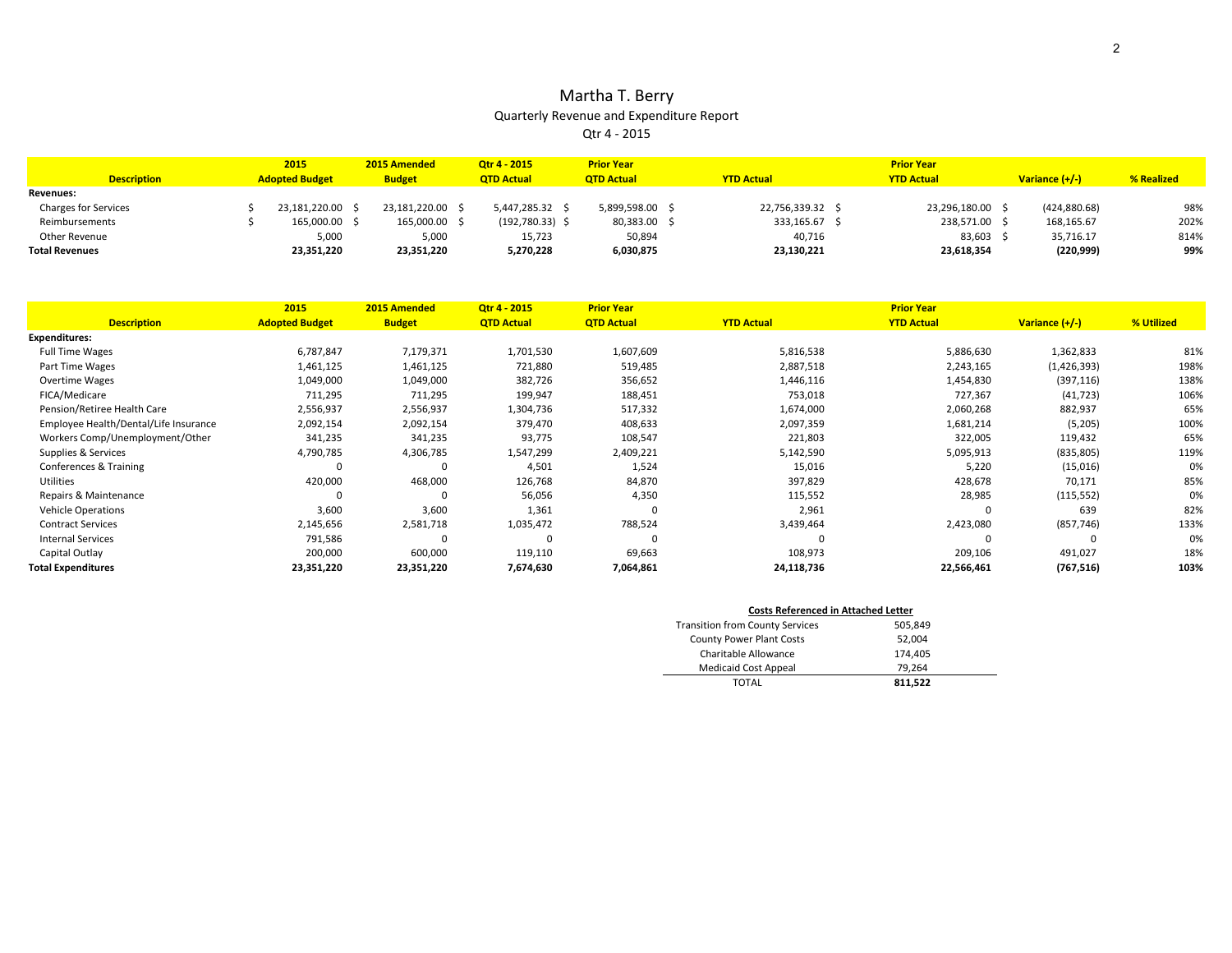3





43533 Elizabeth Road | Mount Clemens, Michigan 48043 Phone: 586-469-5265 | www.marthatberry.org

**Governing Board Roger Facione Penny Hader Janice Nearon** 

**Interim Director Kevin Evans** 

Thursday, April 28, 2016

To: Macomb County Finance Department

From: Martha T. Berry MCF, Kevin Evans, Interim Director

Subject: 2016 Q1 Financial Explanation of Costs Outside of Expectation

The first quarter unaudited financials presents us with a loss of \$305,712. Transition costs of \$104,872 were absorbed this quarter to create a self-managed, secure IT structure. County Powerhouse preparation and surges resulted in an additional expense of \$67,053. These costs contributed \$171,925 toward the loss.

Additional expenses that contributed to the loss - \$88,051 referenced as Building Improvements on the Financial Analysis Report- were boiler and plumbing repairs, water damage repairs and kitchen electrical work repairs. Also, a resident transportation vehicle was purchased for \$23,800.

Combined, the above expenses contributed \$283,776.

Feel free to call me if you would like more information on any of the above, or need further explanation.

Sincerely,

 $K_0:W$  ans

Kevin W. Evans, NHA, CEA Interim Director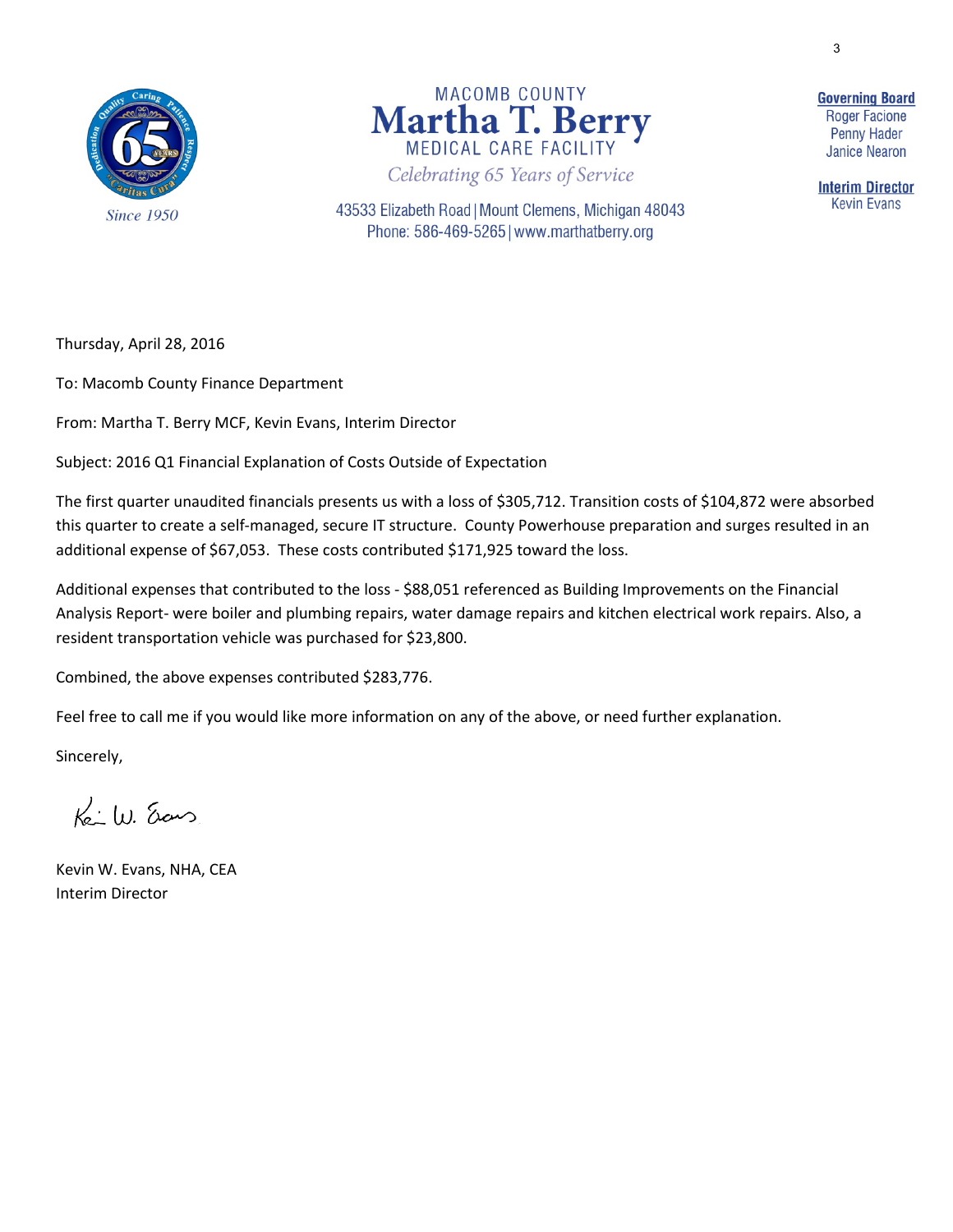## Martha T. Berry Quarterly Revenue and Expenditure Report Quarter 1 - 2016

|                             | 2016                  | $Q1 - 2016$       | $Q1 - 2016$       | <b>Prior Year</b>        |                   | <b>Prior Year</b> |                |            |
|-----------------------------|-----------------------|-------------------|-------------------|--------------------------|-------------------|-------------------|----------------|------------|
| <b>Description</b>          | <b>Adopted Budget</b> | <b>QTD Budget</b> | <b>QTD Actual</b> | <b>OTD Actual</b>        | <b>YTD Actual</b> | <b>YTD Actual</b> | Variance (+/-) | % Realized |
| <b>Revenues:</b>            |                       |                   |                   |                          |                   |                   |                |            |
| <b>Charges for Services</b> | 22.707.594.00 \$      | 5,676,898.50      | 5,558,179.00      | 5,282,363.00 \$          | 5.558.179.00      | 5,282,363.00      | (118, 719.50)  | 98%        |
| Reimbursements              | 295,000.00 :          | 73,750.00 \$      | 85,714.00         | 35,830.00 \$             | 85,714.00         | 35,830.00 \$      | 11,964.00      | 116%       |
| Other Revenue               | 3,200.00 \$           | 800.00 \$         | 7,340.00          | $\overline{\phantom{a}}$ | 7,340.00          |                   | 6.540.00       | 918%       |
| <b>Total Revenues</b>       | 23,005,794.00 \$      | 5,751,448.50      | 5,651,233.00      | 5,318,193.00 \$          | 5,651,233.00      | 5.318.193.00      | (100, 215.50)  | 98%        |

|                                       | 2016                  | $Q1 - 2016$       |    | $Q1 - 2016$       |    | <b>Prior Year</b> |     |                   |    | <b>Prior Year</b> |                |            |
|---------------------------------------|-----------------------|-------------------|----|-------------------|----|-------------------|-----|-------------------|----|-------------------|----------------|------------|
| <b>Description</b>                    | <b>Adopted Budget</b> | <b>QTD Budget</b> |    | <b>QTD Actual</b> |    | <b>QTD Actual</b> |     | <b>YTD Actual</b> |    | <b>YTD Actual</b> | Variance (+/-) | % Utilized |
| <b>Expenditures:</b>                  |                       |                   |    |                   |    |                   |     |                   |    |                   |                |            |
| <b>Full Time Wages</b>                | 7,390,500.00 \$       | 1,847,625.00 \$   |    | 1,462,009.67 \$   |    | 1,805,272.00 \$   |     | 1,462,009.67 \$   |    | 1,805,272.00 \$   | 385,615.33     | 79%        |
| Part Time Wages                       | 2,090,500.00 \$       | 522,625.00 \$     |    | 630,542.00 \$     |    | 560,791.25        | - S | 630,542.00 \$     |    | 560,791.25 \$     | (107, 917.00)  | 121%       |
| <b>Overtime Wages</b>                 | 929,992.00 \$         | 232,498.00 \$     |    | 248,926.00 \$     |    | 314,124.00        | - S | 248,926.00 \$     |    | 314,124.00 \$     | (16, 428.00)   | 107%       |
| FICA/Medicare                         | 796,441.00 \$         | 199,110.25 \$     |    | 163,917.00 \$     |    | 159,286.00        | - S | 163,917.00 \$     |    | 159,286.00 \$     | 35,193.25      | 82%        |
| Pension/Retiree Health Care           | 1,997,822.00 \$       | 499,455.50 \$     |    | 442,916.00 \$     |    | 201,895.00        | - 5 | 442,916.00 \$     |    | 201,895.00 \$     | 56,539.50      | 89%        |
| Employee Health/Dental/Life Insurance | 2,171,240.00 \$       | 542,810.00 \$     |    | 467,786.00 \$     |    | 623,008.00 \$     |     | 467,786.00 \$     |    | 623,008.00 \$     | 75,024.00      | 86%        |
| Workers Comp/Unemployment/Other       | 356,000.00 \$         | 89,000.00 \$      |    | 65,122.00 \$      |    | ٠                 |     | 65,122.00 \$      |    |                   | 23,878.00      | 73%        |
| Supplies & Services                   | 4,007,077.00 \$       | 1,001,769.25 \$   |    | 1,239,647.00 \$   |    | 1,084,667.00 \$   |     | 1,239,647.00 \$   |    | 1,084,667.00 \$   | (237, 877.75)  | 124%       |
| Conferences & Training                | 51,340.00 \$          | 12,835.00 \$      |    | $1,325.00$ \$     |    | $3,511.00$ \$     |     | $1,325.00$ \$     |    | $3,511.00$ \$     | 11,510.00      | 10%        |
| Utilities                             | 468,000.00 \$         | 117,000.00 \$     |    | 122,160.00 \$     |    | 103,811.00 \$     |     | 122,160.00 \$     |    | 103,811.00 \$     | (5, 160.00)    | 104%       |
| Repairs & Maintenance                 | 150,000.00 \$         | 37,500.00 \$      |    | 192,604.00 \$     |    | 12,115.00 \$      |     | 192,604.00 \$     |    | 12,115.00 \$      | (155, 104.00)  | 514%       |
| <b>Vehicle Operations</b>             | $5,500.00$ \$         | 1,375.00 \$       |    | 340.00 \$         |    | 507.00 \$         |     | 340.00 \$         |    | 507.00 \$         | 1,035.00       | 25%        |
| <b>Contract Services</b>              | 2,191,382.00 \$       | 547,845.50        | -S | 783,467.00        | -S | 781,123.00 \$     |     | 783,467.00        | -S | 781,123.00 \$     | (235, 621.50)  | 143%       |
| <b>Internal Services</b>              |                       |                   |    | ÷.                |    | ٠                 |     |                   |    |                   |                | 0%         |
| Capital Outlay                        | 400,000.00 \$         | 100,000.00        |    | 136,183.00        |    | $(14,229.00)$ \$  |     | 136,183.00 \$     |    | $(14,229.00)$ \$  | (36, 183.00)   | 136%       |
| <b>Total Expenditures</b>             | 23,005,794.00 \$      | 5,751,448.50      | -S | 5,956,944.67      | -S | 5,635,881.25      | 5   | 5,956,944.67      | -S | 5,635,881.25 \$   | (205, 496.17)  | 104%       |

#### **Costs Referenced in Attached Letter**

| <b>Transition from County Services</b> | 104,872 |
|----------------------------------------|---------|
| <b>County Power Plant Issues</b>       | 67,053  |
| <b>Building Improvement Costs</b>      | 88,051  |
| <b>Resident Transportation Van</b>     | 23,800  |
| <b>TOTAL</b>                           | 283,776 |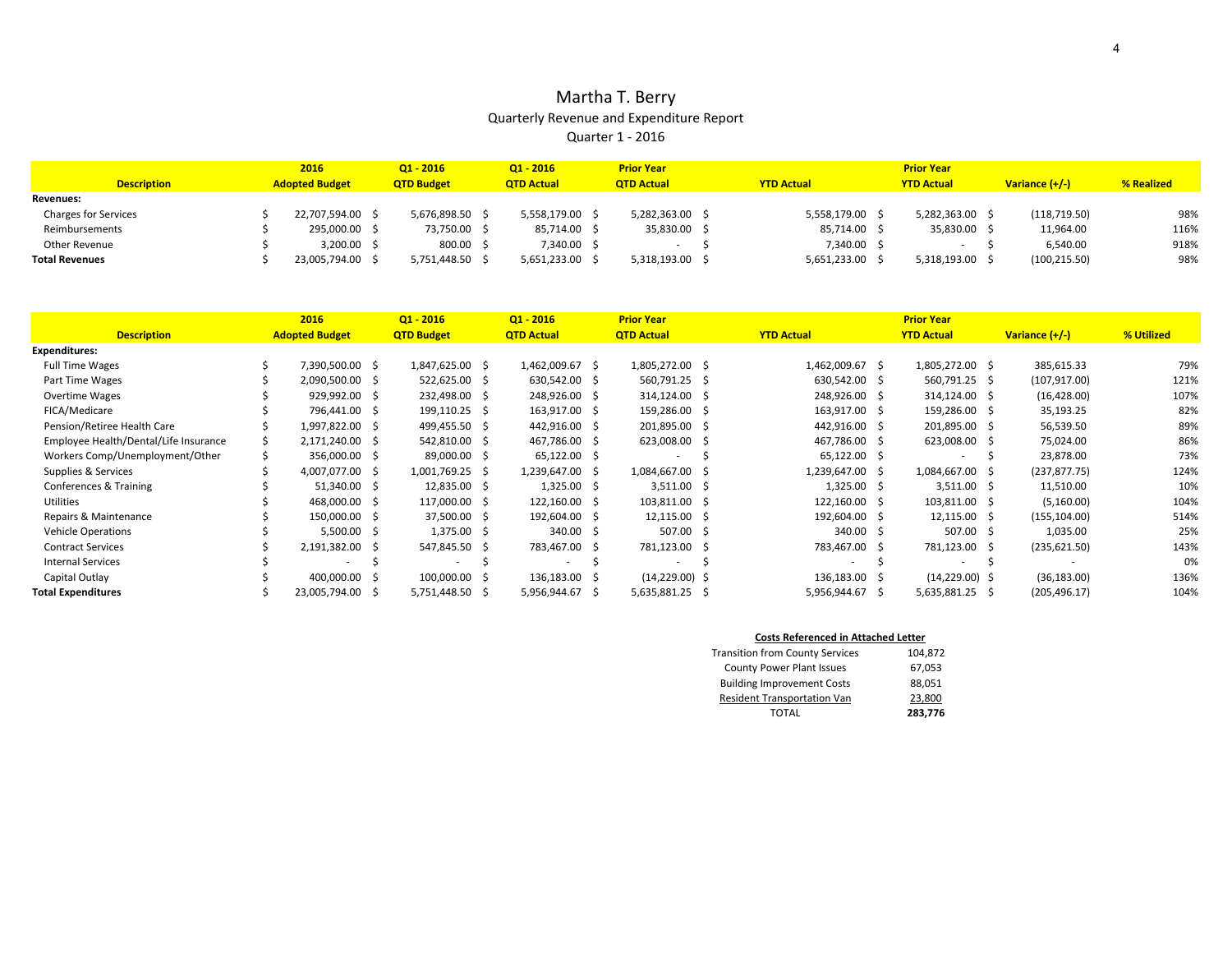

# **MACOMB COUNTY, MICHIGAN**

**Resolution Number:** 

**Full Board Meeting Date:** 

# **RESOLUTION**

## **Resolution to:**

Approve the five year Martha T Berry Capital Improvement Plan for the years 2016-2020.

## **Introduced By:**

## **Additional Background Information (If Needed):**

The Human Services Board approved a five year Capital Improvement Plan for the Martha T Berry Medical Care Facility (MTB) on May 27, 2016. The County Executive's Office concurs with that plan. The five year MTB Capital Improvement plan will be financed through a combination of Medicare, Medicaid and Private Pay revenues that are received by the facility in its normal course of business as well as \$935,910 from the MTB fund balance that represents surplus General Fund contributions accumulated through 12-31-2008. A representative from Martha T Berry will be available at the meeting to discuss the plan.

Committee Meeting Date of the Meeting Date of the Meeting Date of the Meeting Date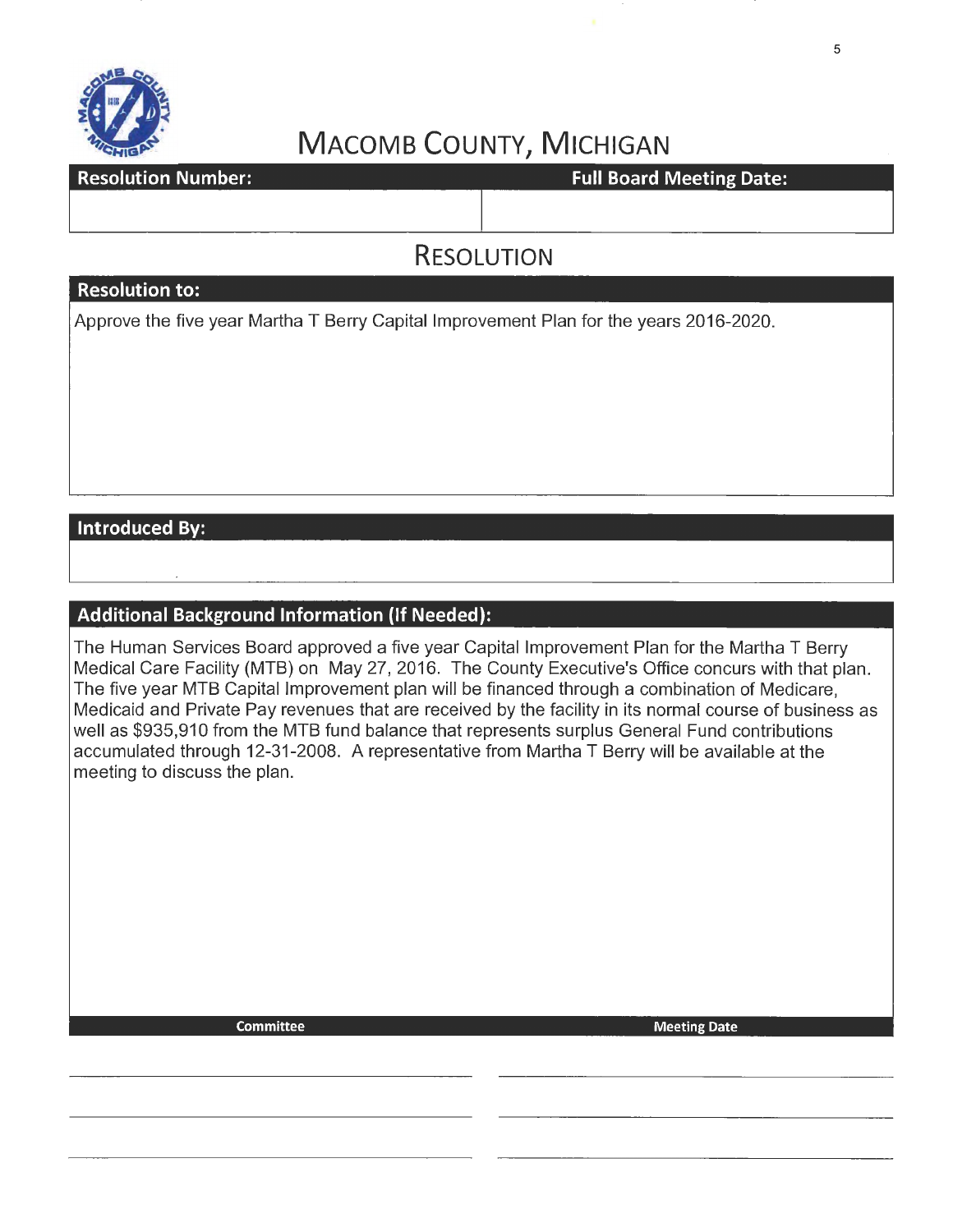

# MEMORANDUM

- DATE: 06/02/2016
	- TO: Office of County Executive  $\qquad \qquad \wedge$
- FROM: Steve Smigiel, Finance Director Xtre
	- RE: REQUEST APPROVAL I ADOPTION OF

 ${\sf SUBIECT:}$  .  $\qquad \qquad {\sf SUBIECT:}$ 

Martha T Berry Five Year Capital Plan

PURPOSE / JUSTIFICATION:

The Human Services Board approved a five year Capital Improvement Plan for the Martha T Berry Medical Care Facility (MTB) on May 27, 2016. I have reviewed the plan with Deputy Executive AI Lorenzo and we concur with that plan. The plan is ready to be submitted to the Board of Commissioners.

-\_-- - -- --- --------- -- ---- ... - -- ---\_- -

FISCAL IMPACT / FINANCING:

The five year MTB Capital Improvement plan will be financed through a combination of Medicare, Medicaid and Private Pay revenues that are received by the facility in its normal course of business as well as \$935,910 from the MTB fund balance that represents surplus General Fund contributions accumulated through 12-31-2008.

FACTS AND PROVISION/ LEGAL REQUIREMENTS *(if* applicable):

N/A

IMPACT ON CURRENT SERVICES (PROJECTS): N/A

-·---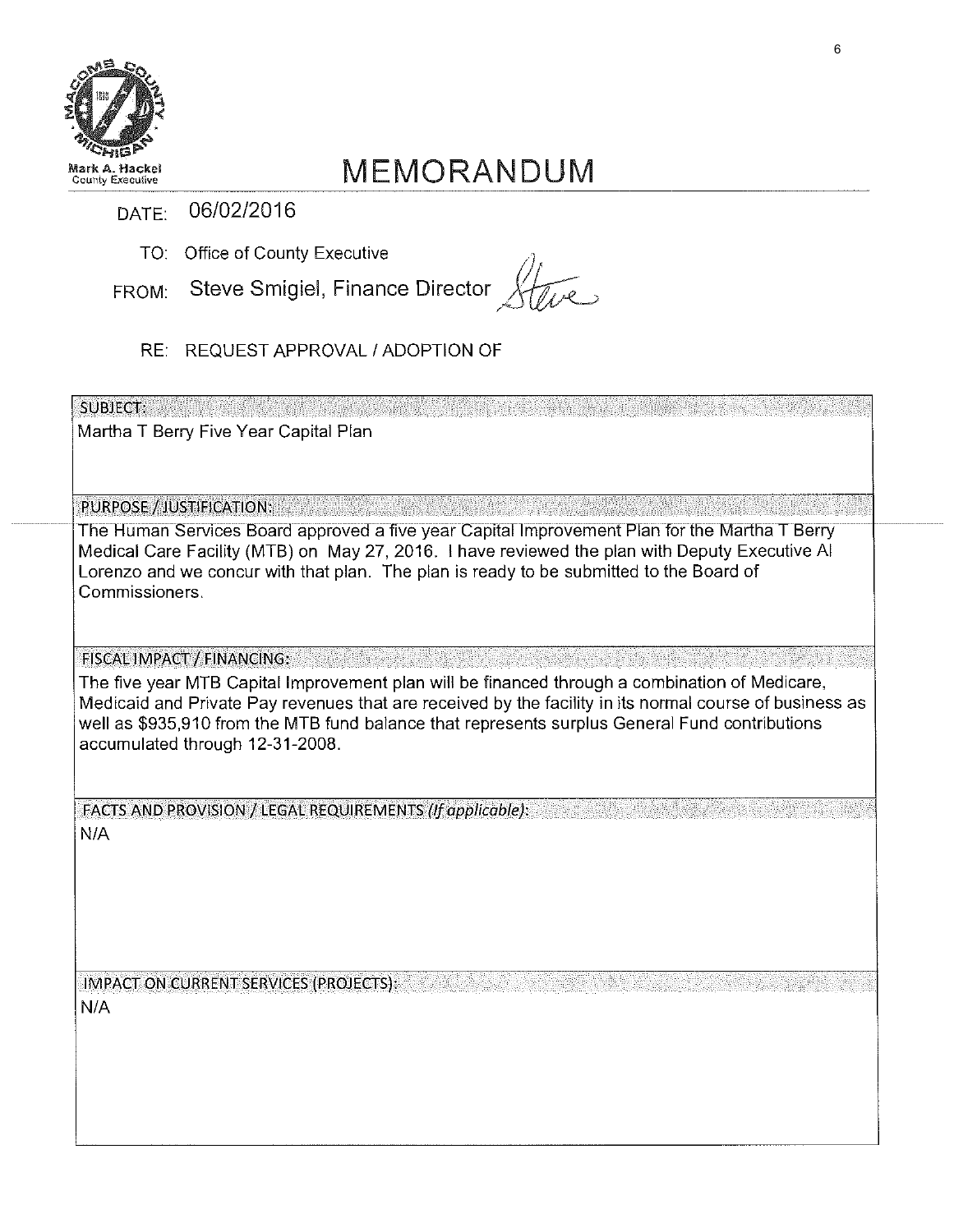# **Martha T. Berry Medical Care Facility Five Year Capital Plan 2016-2020 Macomb County, Michigan**

#### SCHEDULE 1‐PROJECTS

|                                       |                            |                              | Status              |               |                          |                                                                                                                                                                                                                                                                                                                                                                                                                                                                                                                                 |      |         |
|---------------------------------------|----------------------------|------------------------------|---------------------|---------------|--------------------------|---------------------------------------------------------------------------------------------------------------------------------------------------------------------------------------------------------------------------------------------------------------------------------------------------------------------------------------------------------------------------------------------------------------------------------------------------------------------------------------------------------------------------------|------|---------|
| <b>DESCRIPTION</b>                    | <b>ANTICIPATED</b><br>COST | SPENT THROUGH 12-31-<br>2015 | <b>CURRENT PLAN</b> | 2016          | 2017                     | <b>Funding Requirements</b><br>2018<br>2019<br>\$<br>Ŝ<br>$\overline{\phantom{a}}$<br>20,000<br>20,000<br>50,000<br>50,000<br>$\overline{\phantom{a}}$<br>300,000<br>$\overline{\phantom{a}}$<br>10,000<br>10,000<br>150,000<br>$\overline{\phantom{a}}$<br>80,000<br>530,000<br>20,000<br>20,000<br>5,000<br>20,000<br>20,000<br>20,000<br>25,000<br>20,000<br>20,000<br>90,000<br>80,000<br>20,000<br>15,000<br>30,000<br>30,000<br>٠<br>$\blacksquare$<br>15,000<br>15,000<br>65,000<br>60,000<br>235,000<br>\$670,000<br>\$ | 2020 |         |
| <b>Repair and Renovation Projects</b> |                            |                              |                     |               |                          |                                                                                                                                                                                                                                                                                                                                                                                                                                                                                                                                 |      |         |
| 1 Kitchen Renovation                  | \$<br>400,000              |                              | \$<br>400,000       | \$<br>ä,      | \$<br>400,000            |                                                                                                                                                                                                                                                                                                                                                                                                                                                                                                                                 |      | \$      |
| 2 HVAC Replacement                    | 255,000                    |                              | 255,000             | 45,000        | 150,000                  |                                                                                                                                                                                                                                                                                                                                                                                                                                                                                                                                 |      | 20,000  |
| 3 Laundry Equipment                   | 160,000                    |                              | 160,000             | 10,000        |                          |                                                                                                                                                                                                                                                                                                                                                                                                                                                                                                                                 |      | 50,000  |
| 4 Facility Gate Valves                | 40,000                     |                              | 40,000              | 40,000        |                          |                                                                                                                                                                                                                                                                                                                                                                                                                                                                                                                                 |      |         |
| 5 Generator Replacement               | 300,000                    |                              | 300,000             | ٠             |                          |                                                                                                                                                                                                                                                                                                                                                                                                                                                                                                                                 |      |         |
| 6 Security Safety Upgrades            | 360,000                    | 150,000                      | 210,000             | 90,000        | 100,000                  |                                                                                                                                                                                                                                                                                                                                                                                                                                                                                                                                 |      |         |
| 7 Elevator Modernization              | 470,000                    |                              | 470,000             |               | 20,000                   |                                                                                                                                                                                                                                                                                                                                                                                                                                                                                                                                 |      | 300,000 |
| 8 Fire Panel                          | 80,000                     |                              | 80,000              | 80,000        |                          |                                                                                                                                                                                                                                                                                                                                                                                                                                                                                                                                 |      |         |
|                                       |                            |                              |                     |               |                          |                                                                                                                                                                                                                                                                                                                                                                                                                                                                                                                                 |      |         |
|                                       | 2,065,000                  | 150,000                      | 1,915,000           | 265,000       | 670,000                  |                                                                                                                                                                                                                                                                                                                                                                                                                                                                                                                                 |      | 370,000 |
| <b>Ongoing Maintenance</b>            |                            |                              |                     |               |                          |                                                                                                                                                                                                                                                                                                                                                                                                                                                                                                                                 |      |         |
| 1 Carpet/Floor Covering Replacement   | 100,000                    |                              | 100,000             | 20,000        | 20,000                   |                                                                                                                                                                                                                                                                                                                                                                                                                                                                                                                                 |      | 20,000  |
| 2 Exterior Repair                     | 75,000                     |                              | 75,000              | 15,000        | 30,000                   |                                                                                                                                                                                                                                                                                                                                                                                                                                                                                                                                 |      | 5,000   |
| 3 Electrical Repair                   | 135,000                    |                              | 135,000             | 50,000        | 25,000                   |                                                                                                                                                                                                                                                                                                                                                                                                                                                                                                                                 |      | 20,000  |
| 5 Sidewalk/Curbing/Parking            | 225,000                    |                              | 225,000             | 180,000       |                          |                                                                                                                                                                                                                                                                                                                                                                                                                                                                                                                                 |      | 20,000  |
| 4 Miscellaneous Remodeling            | 105,000                    |                              | 105,000             | 25,000        | 20,000                   |                                                                                                                                                                                                                                                                                                                                                                                                                                                                                                                                 |      | 20,000  |
|                                       | 640,000                    |                              | 640,000             | 290,000       | 95,000                   |                                                                                                                                                                                                                                                                                                                                                                                                                                                                                                                                 |      | 85,000  |
| <b>Technology &amp; Equipment</b>     |                            |                              |                     |               |                          |                                                                                                                                                                                                                                                                                                                                                                                                                                                                                                                                 |      |         |
| 1 Hardware Upgraded                   | 85,000                     |                              | 85,000              | 15,000        | 20,000                   |                                                                                                                                                                                                                                                                                                                                                                                                                                                                                                                                 |      | 15,000  |
| 2 Infrastructure Upgrades             | 220,000                    |                              | 220,000             | 100,000       | 30,000                   |                                                                                                                                                                                                                                                                                                                                                                                                                                                                                                                                 |      | 30,000  |
| 3 Projects                            | 125,000                    |                              | 125,000             | 125,000       |                          |                                                                                                                                                                                                                                                                                                                                                                                                                                                                                                                                 |      |         |
| 4 Contingency                         | 75,000                     |                              | 75,000              | 15,000        | 15,000                   |                                                                                                                                                                                                                                                                                                                                                                                                                                                                                                                                 |      | 15,000  |
|                                       | 505,000                    |                              | 505,000             | 255,000       | 65,000                   |                                                                                                                                                                                                                                                                                                                                                                                                                                                                                                                                 |      | 60,000  |
|                                       |                            |                              |                     |               |                          |                                                                                                                                                                                                                                                                                                                                                                                                                                                                                                                                 |      |         |
| <b>Grand Total</b>                    | 3,210,000                  | 150,000<br>\$                | 3,060,000<br>S,     | 810,000<br>\$ | 830,000<br><sup>\$</sup> |                                                                                                                                                                                                                                                                                                                                                                                                                                                                                                                                 |      | 515,000 |

Schedule II ‐ Funding Sources

|                                                                                 |    |                      | Year |                    |   |                    |                      |   |                    |
|---------------------------------------------------------------------------------|----|----------------------|------|--------------------|---|--------------------|----------------------|---|--------------------|
|                                                                                 |    | 2016                 |      | 2017               |   | 2018               | 2019                 |   | 2020               |
| <b>Fund Balance Forward From Prior Year</b><br>Social Welfare Fund Contribution | Ś. | 935.910<br>424.090   | Ś.   | 550.000<br>425.000 | s | 145.000<br>425.000 | \$335.000<br>425.000 | Ŝ | 90,000<br>425,000  |
| <b>Total Funding Available</b><br>Less: Current Year Projects                   |    | 1.360.000<br>810.000 |      | 975.000<br>830.000 |   | 570.000<br>235.000 | 760,000<br>670.000   |   | 515,000<br>515,000 |
| Balance Forward to Subsequent Year                                              |    | 550,000              |      | 145,000            | ς | 335,000            | 90,000               | Ŝ |                    |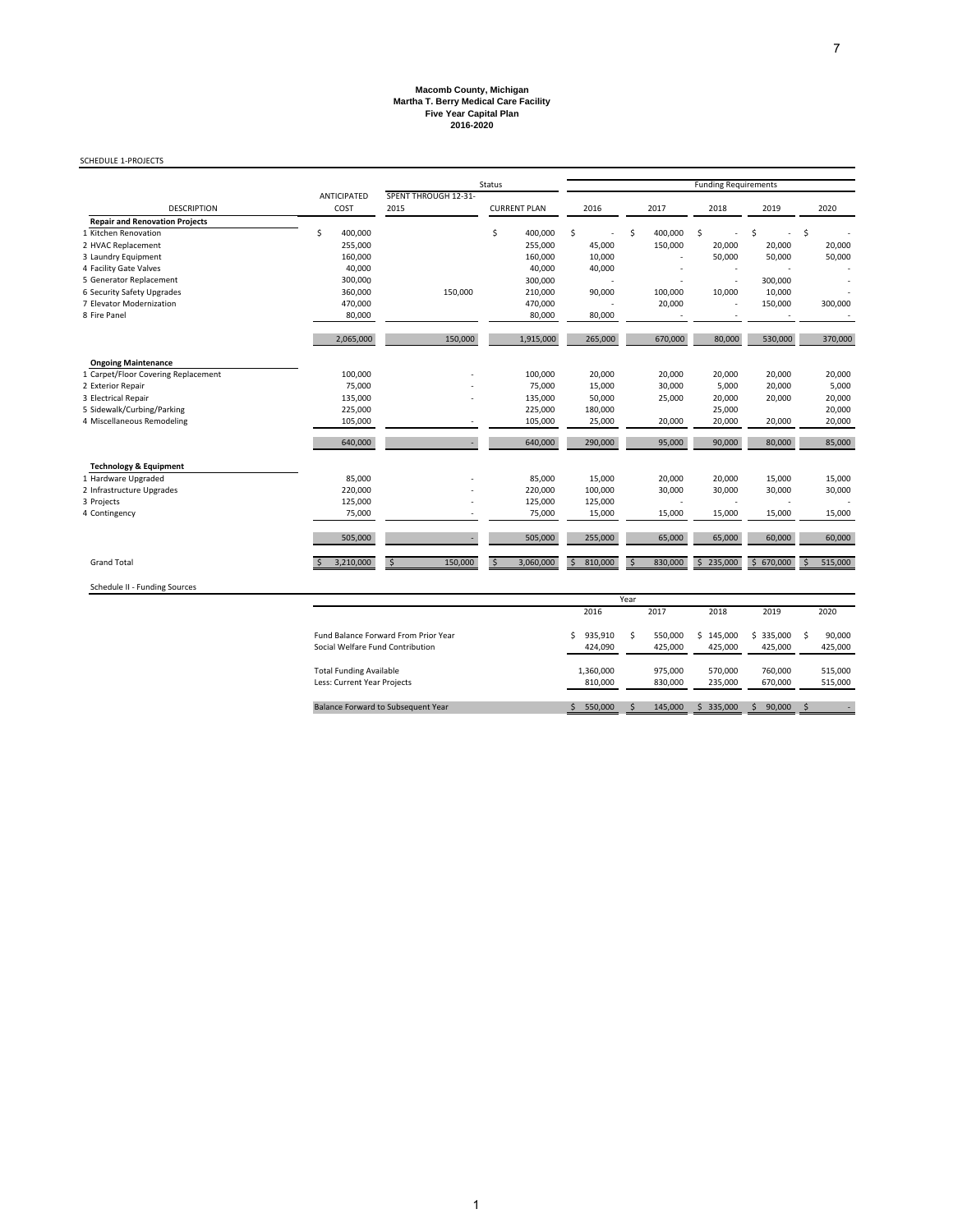# Macomb County, Michigan Martha T. Berry Medical Care Facility Five Year Capital Plan - Project Descriptions 2016-2020

### BUILDING REPAIR & REPLACEMENT PROJECTS

#### 1. Kitchen Renovation

 Needs assessment conducted requires upgrade of current kitchen to eradicate infection control problems and limit risk. Kitchen requires major renovation of dish line, floors, all grease traps and plumbing. Numerous compressors are freezing due to over packing of food and limited space to maintain daily food levels. Standing water issues exist as noted by state surveyors. The project is estimated in early 2017 at an estimated cost of \$400,000.

#### 2. HVAC Replacement

 Current boiler unit is rusting out in west mechanical room. A/C roof top unit is running on high pressure and has required numerous service calls and has reached its useful life. HVAC units in east and west stairwell will not maintain temperatures and are causing fire riser to freeze. A budget of \$255,000 has been established for the years 2016-2020.

#### 3. Laundry Equipment

 Useful life reached on washing machines and experiencing normal wear and tear, replace bearings. New dryers needed in facility, units will have reached useful life and continuously need repair. A budget of \$160,000 has been established for the years 2016-2020.

#### 4. Facility Gate Valves

 Replaces gate valves for water main coming into central and west mechanical room. Needs replacing in order to install new city meter. Currently cannot shut off water to building and would need to shut off entire campus in the event of needed repair. The project is estimated in 2016 at an estimated cost of \$40,000.

#### 5. Generator Replacement

 Combine two generators into one down step transformer. Two generators have reached useful life and are unreliable resulting in numerous repairs and outages. The project is estimated in 2017 at an estimated cost of \$300,000.

#### 6. Security/Safety Upgrades

 I Visitor implementation to manage visitors in the facility, promote resident safety, and meet reporting requirements. Wander Management System implementation to include upgrades to nurse call lights. This project was started in 2014 and scheduled to be finished in 2016. Installation of new video surveillance system. A budget of \$ \$360,000 has been established for the years 2016-2020.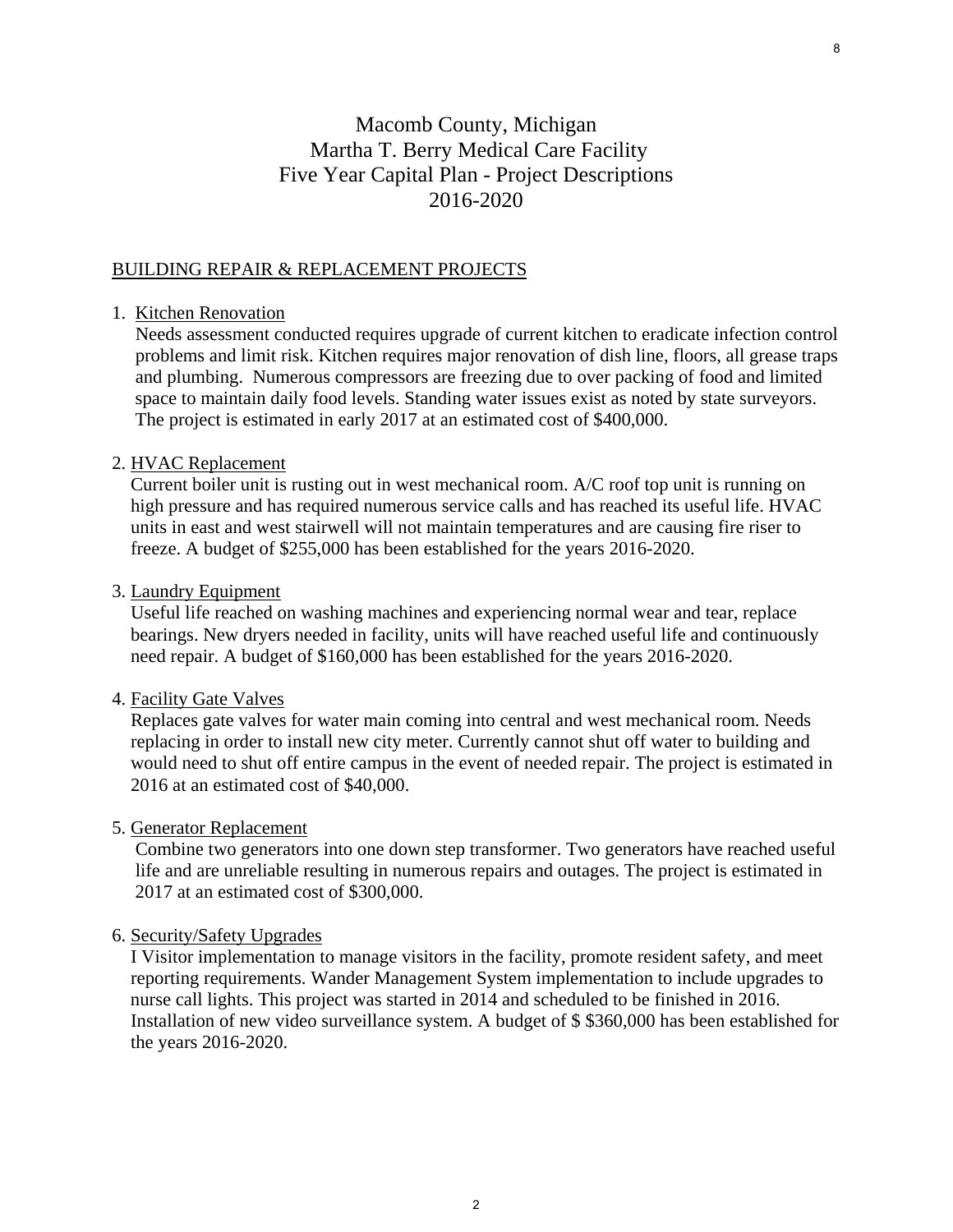#### 7. Elevator Modernization

 Elevator assessment needed on three Martha T. Berry MCF elevators that have required numerous repairs and are part of the original structure of facility. The elevators are unreliable and need numerous repairs with a shortage of parts available for dated equipment. Two newer elevators need floors replaced and need new transformers to connect to generator. The total cost of this project is estimated at \$470,000 and budgeted in 2017 - 2020.

### 8. Fire Panel

Funds would be used to replace the current fire panel that is no longer supported and for which parts are unavailable. The current estimate of project is \$80,000 and is budgeted in 2016

#### ONGOING BUILDING MAINTENANCE PROJECTS

#### 1. Carpet/Floor Covering Replacement Program

 Funds are used on an as needed basis based on condition of flooring. Currently front lobby flooring needs complete removal and refinish. Also as renovations occur in offices, new floor covering may be necessary. A budget of \$20,000 per year has been established for each year included in this plan.

#### 2. Exterior Repair

 Funds will be used to address any exterior repairs to the structure of the facility including masonry work, roofing, waterproofing, and painting/sand blasting needed to metal structure on top of facility. A budget of \$75,000 has been established for the years 2016-2020.

#### 3. Electrical Repairs

 Numerous electrical repairs have gone on in facility to repair electrical problems due to new electrical powerhouse and multiple surges causing fixture/ballasts to fail. All lights on roof need replacing after power surges. Fire exits not properly wired and server room not on generator. Multiple areas not properly grounded and multiple panels need replacing. Transformer replacement that failed and caught on fire during power testing. A budget of \$135,000 has been established for the years 2016-2020.

#### 4. Sidewalk/Curbing/Parking Repair

 Priority will be given to those areas presenting safety concerns for residents and visitors and will be completed as part of the 2016 summer projects. Future projects will follow the repair/replacement program used for other County facilities. A budget of \$225,000 has been established for the years 2016-2020.

#### 5. Miscellaneous Remodeling

 The purpose of this expense is to cover the expenses of remodeling projects necessitated by a change in the function of the current space, changes in manpower or changes required to adapt to changes of the business. Nursing stations, alcove remodels and front lobby are needing remodeling. A budget of \$105,000 has been established for the years 2016-2020.